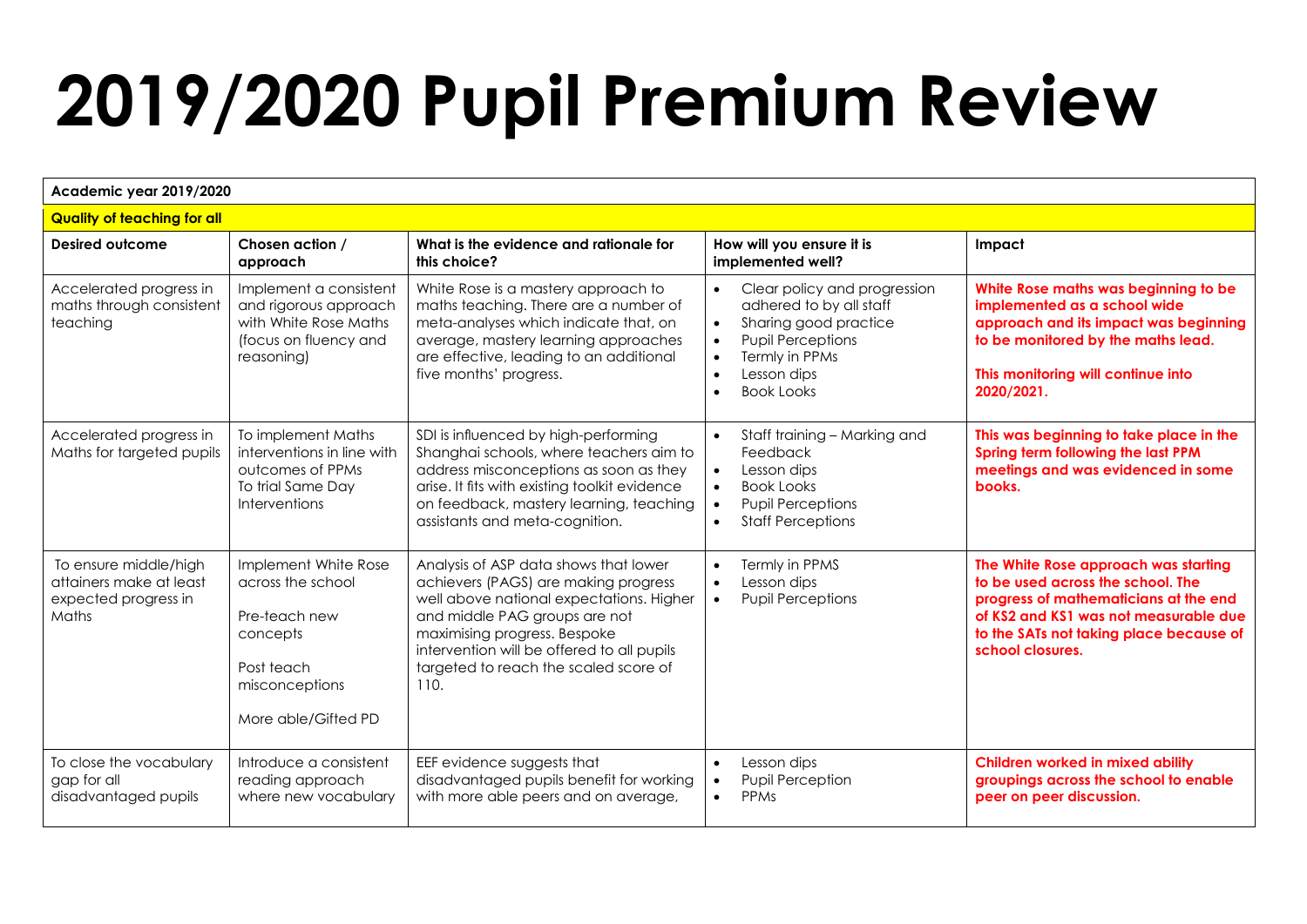|                                                                                        | is pre-taught and<br>explored<br>Assemblies are used to<br>teach new vocabulary<br>through the planned<br>themes<br>Tweaks to practice:<br>Watch/read and<br>$\bullet$<br>discuss news daily<br>School trips<br>$\bullet$<br>Planned learning<br>$\bullet$<br>where pupils are<br>exposed to rich<br>language from<br>their peers | reading comprehension approaches<br>deliver an additional six months' progress                                                                                                                                                              | $\bullet$                           | <b>Book Looks</b>                                                                                                                                                                              | This will be continued next academic<br>year.                                                                                                                                                                                                                              |
|----------------------------------------------------------------------------------------|-----------------------------------------------------------------------------------------------------------------------------------------------------------------------------------------------------------------------------------------------------------------------------------------------------------------------------------|---------------------------------------------------------------------------------------------------------------------------------------------------------------------------------------------------------------------------------------------|-------------------------------------|------------------------------------------------------------------------------------------------------------------------------------------------------------------------------------------------|----------------------------------------------------------------------------------------------------------------------------------------------------------------------------------------------------------------------------------------------------------------------------|
| Improve learning<br>behaviours linked to<br>emotional well-being<br>across the school. | Roll out THRIVE to whole<br>classes with a focus on<br>engaging<br>disadvantaged pupils<br>with low academic<br>resilience<br>Additional training for<br>staff as required<br>Continue with THRIVE<br>for targeted pupils 1:1                                                                                                     | The THRIVE Approach draws on insights<br>from the fields of neuroscience,<br>attachment theory and child<br>development to provide a powerful way<br>of working with children that supports<br>optimal social and emotional<br>development. | $\bullet$<br>$\bullet$<br>$\bullet$ | Termly data reports<br>Reduction in behaviour colour<br>changes<br>Classroom observations.<br>Termly data reports<br>Reduction in behaviour colour<br>changes<br><b>Classroom Observations</b> | Two members of staff were trained as<br><b>Thrive Practitioners and began working</b><br>with identified pupils.<br>The whole school was assessed and<br>weekly Thrive lessons were beginning to<br>take place.<br>This will continue as a priority next<br>academic year. |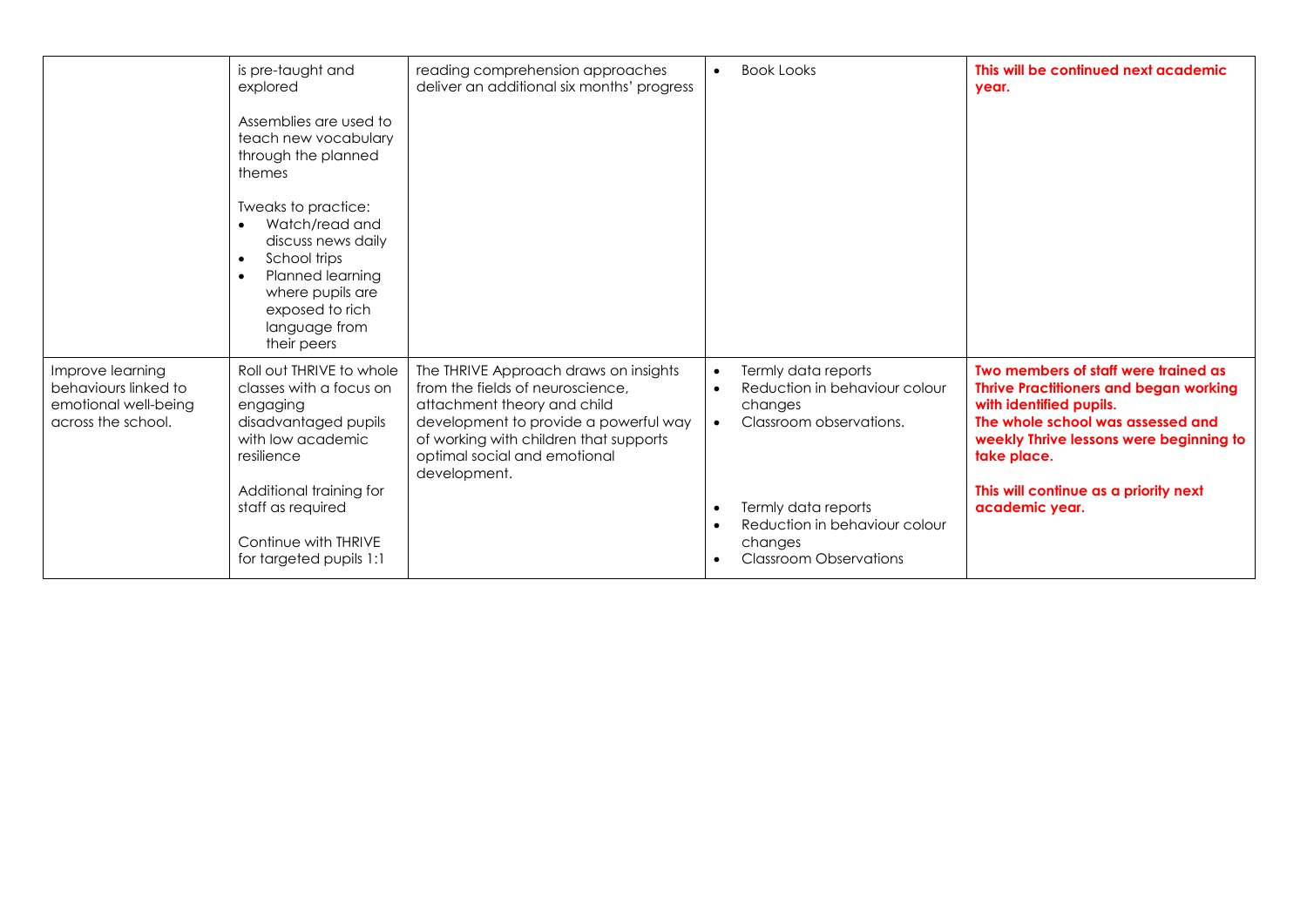| Pupils have access to a<br>range of high quality<br>texts matched to their<br>reading levels which<br>facilitates fluency and<br>consolidates phonic<br>knowledge in the<br>EYFS/KS1 | Purchase books for<br>EYFS/KS1<br><b>Storytelling Lunches</b>                                    | All pupils, including the weakest readers,<br>make sufficient progress to meet or<br>exceed age-related expectations<br>The school has clear expectations of<br>$\bullet$<br>pupils' phonics progress term-by-term,<br>from Reception to Year 2<br>The sequence of reading books shows a<br>cumulative progression in phonics<br>knowledge that is matched closely to the<br>school's phonics programme. Teachers<br>give pupils sufficient practice in reading<br>and re-reading books that match the<br>grapheme-phoneme correspondences<br>they know, both at school and at home<br>Exposure to high quality texts/listening to,<br>sharing and discussing stories | Lesson dips<br>$\bullet$<br>Pupil perception<br>$\bullet$<br>Data analysis shows that PP<br>$\bullet$<br>pupils are making expected or<br>better progress<br>Pupils participate better in reading<br>lessons<br>Pupils make at least expected<br>progress sin reading | This did not take place due to school<br>closure. Reading is a priority for the<br>academic year 2020/2021 and a new<br><b>Reading lead was appointed to lead</b><br>this area of the school. |
|--------------------------------------------------------------------------------------------------------------------------------------------------------------------------------------|--------------------------------------------------------------------------------------------------|-----------------------------------------------------------------------------------------------------------------------------------------------------------------------------------------------------------------------------------------------------------------------------------------------------------------------------------------------------------------------------------------------------------------------------------------------------------------------------------------------------------------------------------------------------------------------------------------------------------------------------------------------------------------------|-----------------------------------------------------------------------------------------------------------------------------------------------------------------------------------------------------------------------------------------------------------------------|-----------------------------------------------------------------------------------------------------------------------------------------------------------------------------------------------|
| <b>Targeted support</b>                                                                                                                                                              |                                                                                                  |                                                                                                                                                                                                                                                                                                                                                                                                                                                                                                                                                                                                                                                                       |                                                                                                                                                                                                                                                                       |                                                                                                                                                                                               |
| Desired outcome                                                                                                                                                                      | Chosen<br>action/approach                                                                        | What is the evidence and rationale for<br>this choice?                                                                                                                                                                                                                                                                                                                                                                                                                                                                                                                                                                                                                | How will you ensure it is<br>implemented well?                                                                                                                                                                                                                        | Impact                                                                                                                                                                                        |
| Improve parent skills so<br>they can better support<br>their children                                                                                                                | Calendar of<br>engagement sessions<br>based on SDP priorities<br>PEEP<br>Phonics<br><b>Maths</b> | The 20 week EEF PEEP project<br>demonstrated that 100% attendance<br>could be achieved. Outcomes were<br>excellent for Reception pupils.<br>Parents play a crucial role in supporting<br>their children's learning, and levels of<br>parental engagement are consistently<br>associated with children's academic<br>outcomes.                                                                                                                                                                                                                                                                                                                                         | SLT to devise timely programme<br>$\bullet$<br>based on SDP priorities,<br>targeting key families where<br>need is the greatest.<br>Parent perceptions<br>$\bullet$<br>Increase in % of pupils making<br>$\bullet$<br>expected and better progress                    | PEEP sessions took place in the Autumn<br>term.                                                                                                                                               |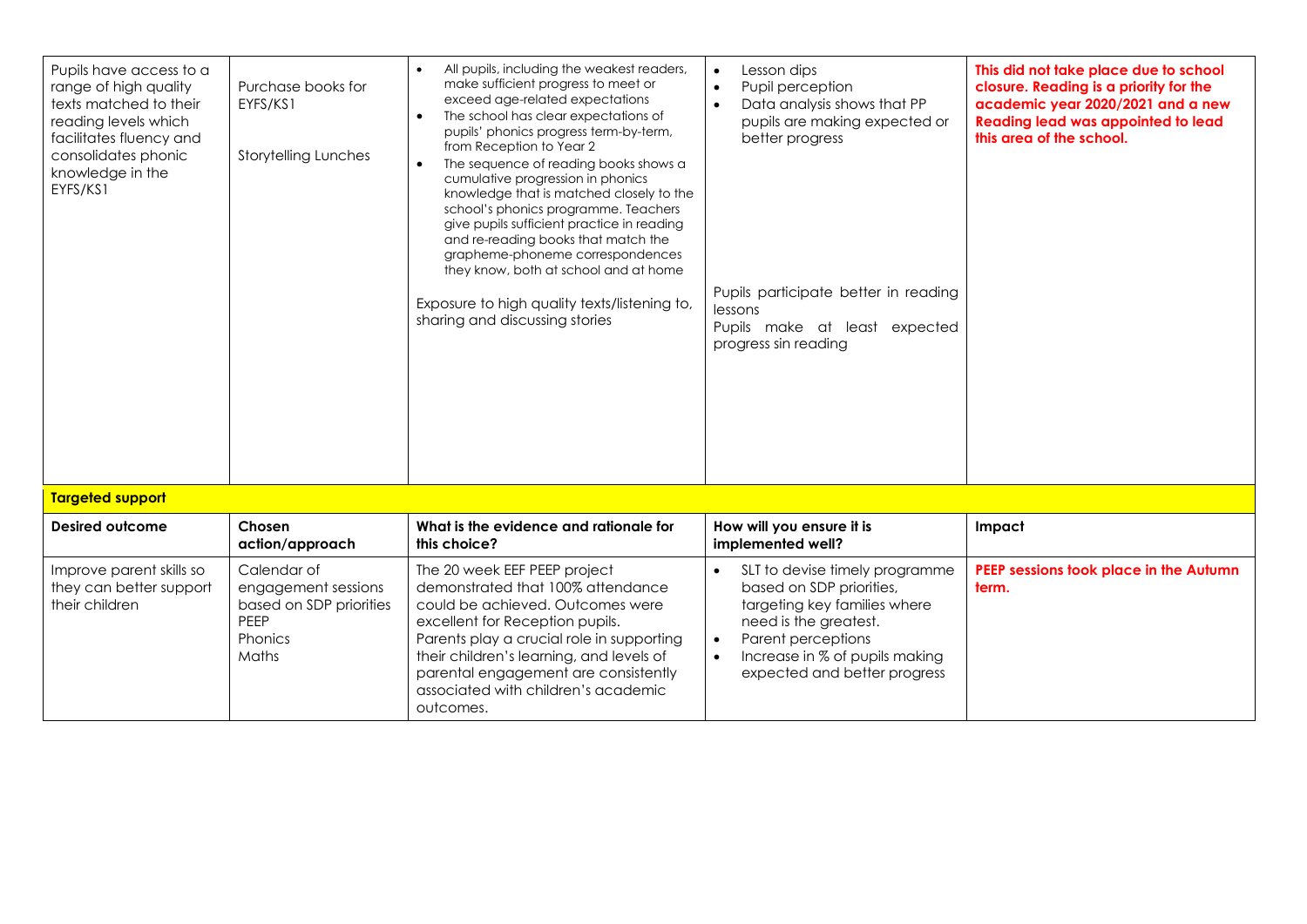| Improved outcomes for<br>EYFS disadvantaged<br>pupils in all AOLs with a<br>focus on the Prime goals<br>and Literacy and Maths<br>in the Early Years | PD – based on<br>language, literacy and<br>writing<br>PD - Teaching Reading<br>Comprehension<br>Strategies<br>PD – Best practice in<br>early maths teaching<br>Planning to meet<br>needs of a language<br>curriculum e.g. vocab<br>focus during guided<br>reading | Early numeracy approaches have a<br>positive impact on learning equivalent to<br>approximately six additional months'<br>progress for early mathematics<br>outcomes.<br>Studies of communication and language<br>approaches consistently show positive<br>benefits for young children's learning,<br>including their spoken language skills,<br>their expressive vocabulary and their<br>early reading skills. On average, children<br>who are involved in communication and<br>language approaches make<br>approximately six months' additional<br>progress over the course of a year. | $\bullet$ | PD in EYFS for<br>Early mathematical<br>development<br>Adapting the curriculum to<br>meet children's interests<br>Monitoring cycle to include:<br>Learning walks<br>Book scrutiny<br>Pupil progress reviews<br>Lesson monitoring | The school appointed an extra member<br>of support staff to work in the nursery<br>and deliver Wordsmith interventions. |
|------------------------------------------------------------------------------------------------------------------------------------------------------|-------------------------------------------------------------------------------------------------------------------------------------------------------------------------------------------------------------------------------------------------------------------|-----------------------------------------------------------------------------------------------------------------------------------------------------------------------------------------------------------------------------------------------------------------------------------------------------------------------------------------------------------------------------------------------------------------------------------------------------------------------------------------------------------------------------------------------------------------------------------------|-----------|----------------------------------------------------------------------------------------------------------------------------------------------------------------------------------------------------------------------------------|-------------------------------------------------------------------------------------------------------------------------|
|                                                                                                                                                      | Deployment of<br>additional Nursery<br><b>Nurse</b>                                                                                                                                                                                                               | % of pupils at ARE is low on entry in<br>Health and Self-Care and PSE                                                                                                                                                                                                                                                                                                                                                                                                                                                                                                                   | $\bullet$ | Progress of Nursery pupils<br>Data Analysis                                                                                                                                                                                      |                                                                                                                         |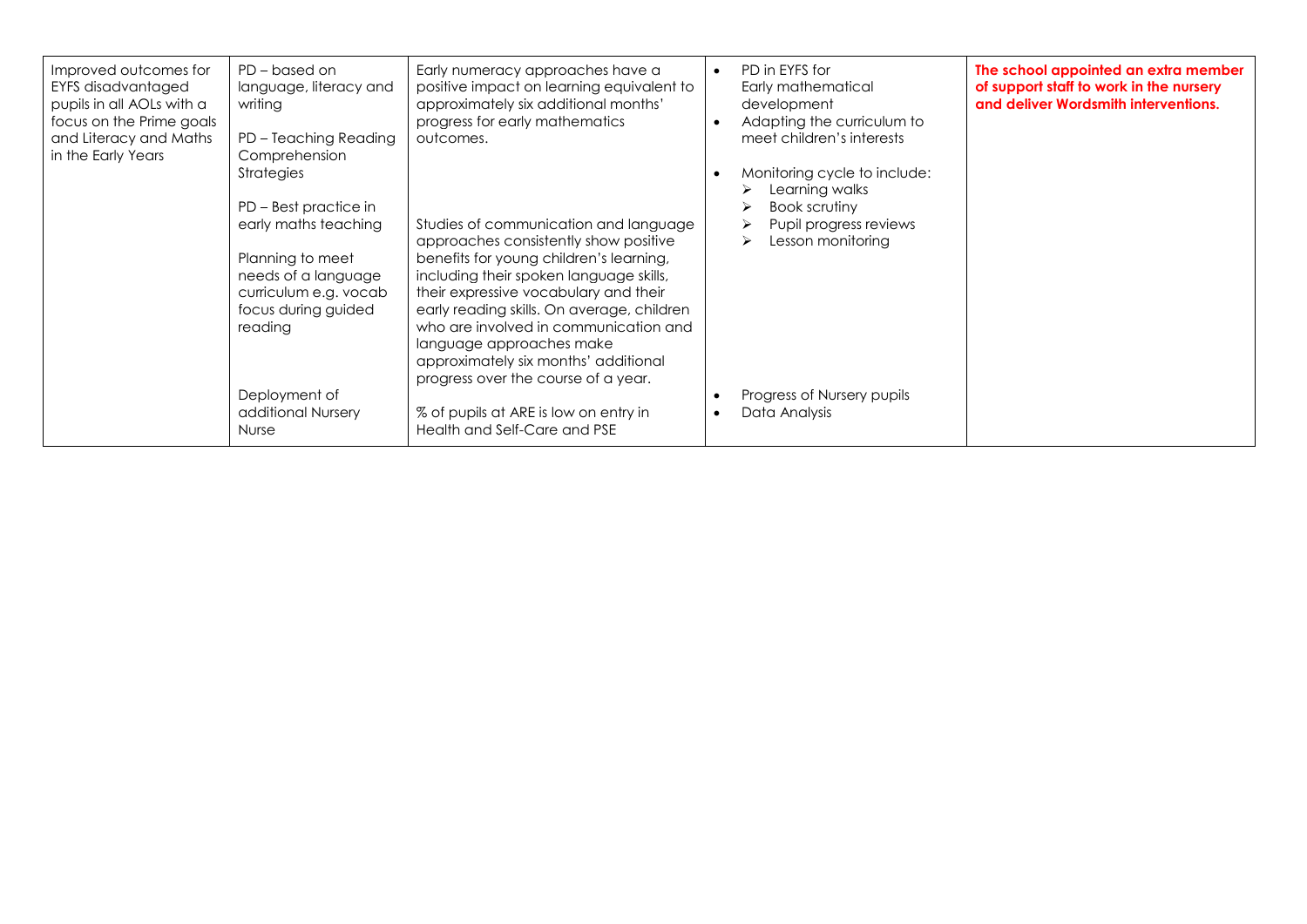| Pupils are ready to learn<br>and prepared for the<br>school day<br>A      | Breakfast club - daily | The Education Endowment Foundation<br>(EEF) suggest that, on average, pupils<br>make two additional months' progress<br>per year from extended school time and<br>through the targeted use of before and<br>after school programmes. There is some<br>evidence that disadvantaged pupils<br>benefit more, making closer to $+3$<br>months' additional progress. There are<br>also often wider benefits for low-income<br>students, such as increased attendance<br>at school, improved behaviour, and<br>better relationships with peers.<br>The Education Endowment Foundation<br>(EEF) suggests that, on average,<br>behaviour interventions can produce +3<br>months improvements in academic<br>performance along with a decrease in<br>problematic behaviours. | Behaviour records<br>Staff perceptions<br><b>Pupil Perceptions</b>                        | Breakfast club took place up to school<br>closure as did Lunch Bunch |
|---------------------------------------------------------------------------|------------------------|---------------------------------------------------------------------------------------------------------------------------------------------------------------------------------------------------------------------------------------------------------------------------------------------------------------------------------------------------------------------------------------------------------------------------------------------------------------------------------------------------------------------------------------------------------------------------------------------------------------------------------------------------------------------------------------------------------------------------------------------------------------------|-------------------------------------------------------------------------------------------|----------------------------------------------------------------------|
| Vulnerable pupils feel<br>safe and are ready to<br>learn in the afternoon | Lunch Bunch            |                                                                                                                                                                                                                                                                                                                                                                                                                                                                                                                                                                                                                                                                                                                                                                     | Behaviour records<br>Staff perceptions – weekly<br>evaluation<br><b>Pupil Perceptions</b> |                                                                      |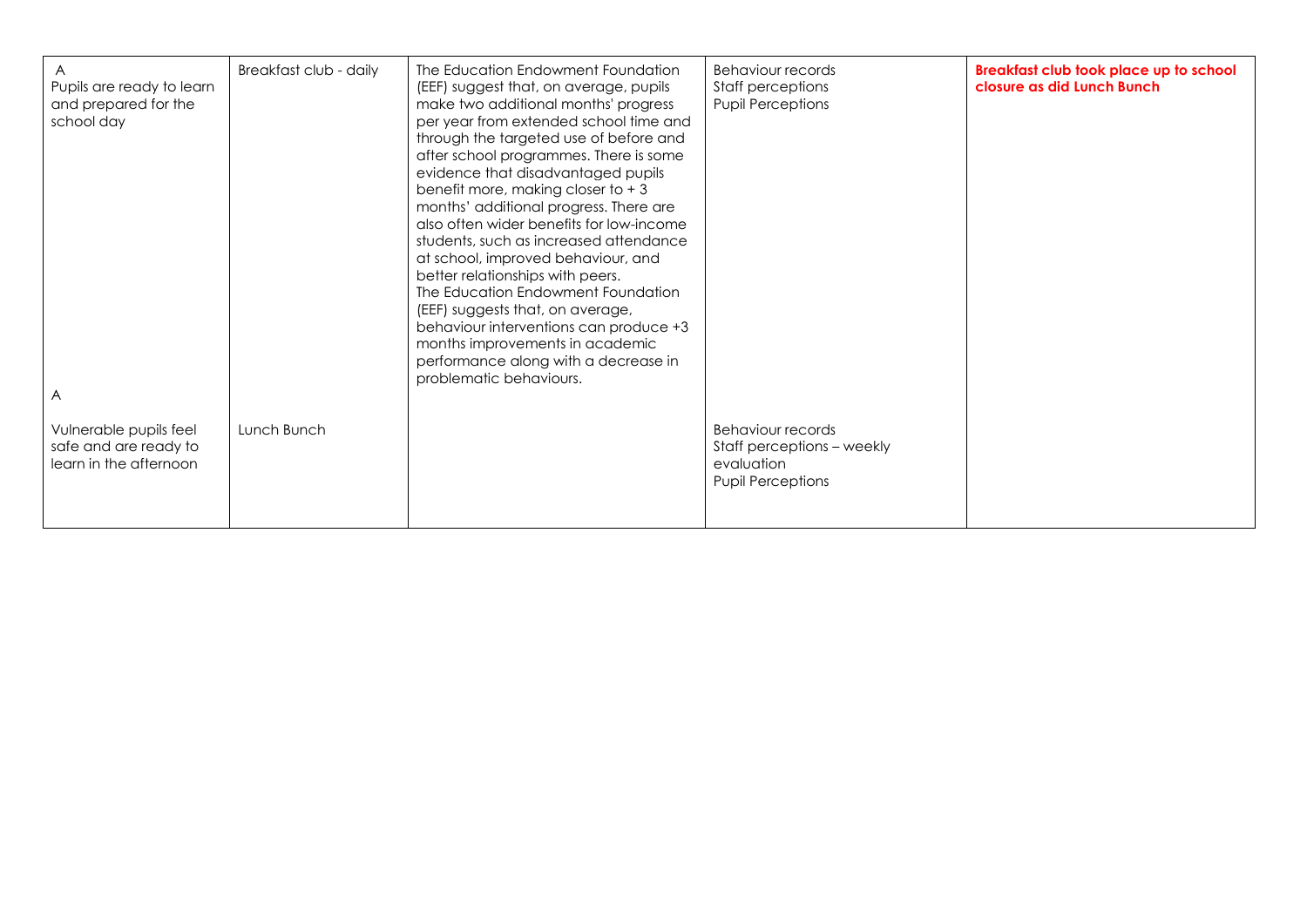| To provide targeted<br>support for PP pupils to<br>improve fluency and<br>comprehension | We continue to run $X$<br>Code at Pot Kiln, which<br>is a proven reading<br>intervention for children<br>generally in Yrs. 2-4 who<br>are a year or more<br>behind in their word<br>reading. It combines<br>both phonics and<br>comprehension<br>development. | <b>Generic Impact on Achievement</b><br>Over 8,000 pupils in Years 1 to 8 have<br>been supported by trained teaching<br>assistants with Project X CODE in 500<br>schools.<br>They made an average Reading<br>$\bullet$<br>Age gain of 12 months after 5<br>months of support by trained<br>teaching assistants - almost 70%<br>more than the gain achieved<br>without training.<br>Their comprehension scores rose<br>$\bullet$<br>by 70% - over twice the gain<br>achieved without training.<br>96% of them showed more<br>$\bullet$<br>interest and confidence in<br>reading after Project X CODE.<br>100% of PP pupils reached EXS+ last year | Observations by DHT<br>Progress monitored in PPMs<br>Outcomes at the end of the year<br>Teacher perception | X Code took place up to school<br>closures and it's impacted was being<br>monitored by the SENDCO.       |
|-----------------------------------------------------------------------------------------|---------------------------------------------------------------------------------------------------------------------------------------------------------------------------------------------------------------------------------------------------------------|--------------------------------------------------------------------------------------------------------------------------------------------------------------------------------------------------------------------------------------------------------------------------------------------------------------------------------------------------------------------------------------------------------------------------------------------------------------------------------------------------------------------------------------------------------------------------------------------------------------------------------------------------|------------------------------------------------------------------------------------------------------------|----------------------------------------------------------------------------------------------------------|
| To improve speaking<br>and listening skills for<br>targeted pupils                      | Speech and Language<br>support                                                                                                                                                                                                                                | Children at Pot Kiln, continue to<br>receive support for their Speaking<br>and Listening. Individual Speech<br>programmes are delivered by an<br>experienced LSA, and data carefully<br>gathered at various points. Pre-<br>intervention data is always collated,<br>to help measure the impact of any<br>work done, and help plan any next<br>steps. The Speech programmes may<br>be written by an external specialist,<br>or internally after clear assessments<br>taken.                                                                                                                                                                      |                                                                                                            | <b>Mel Simpson (Speech and language</b><br>LSA) worked with identified children up<br>to school closure. |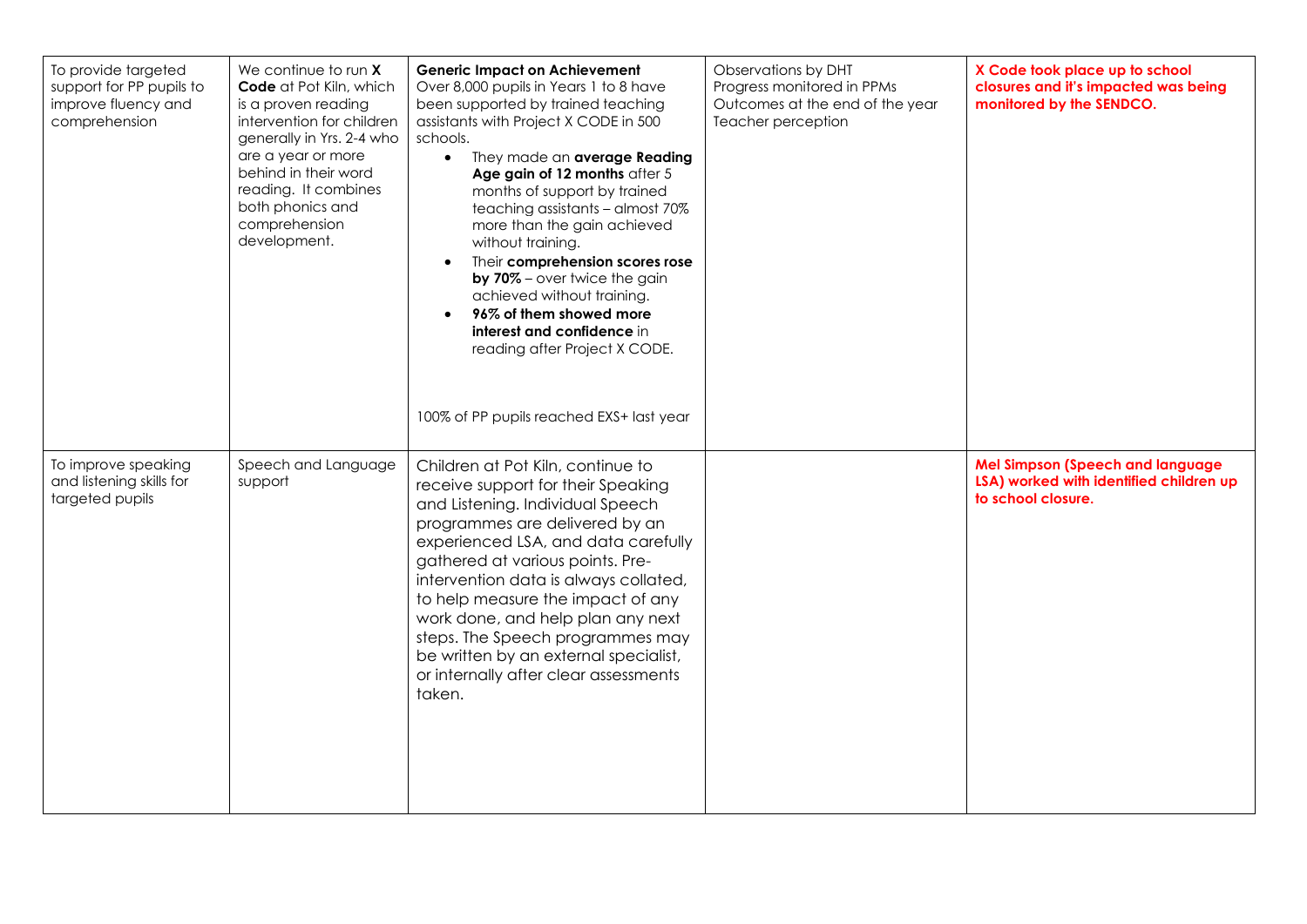| <b>Desired outcome</b>                                                                                                                             | <b>Chosen</b><br>action/approach                                                                                                                                                                 | What is the evidence and rationale for this<br>choice?                                                                                                                                                                                                                                                                                                                                                                                                                                                                                                                                                                                                                                                         | How will you ensure it is<br>implemented well?                                                                                                                                                                                                                                                                                                                                                             | Impact                                                                                                                                                                                               |
|----------------------------------------------------------------------------------------------------------------------------------------------------|--------------------------------------------------------------------------------------------------------------------------------------------------------------------------------------------------|----------------------------------------------------------------------------------------------------------------------------------------------------------------------------------------------------------------------------------------------------------------------------------------------------------------------------------------------------------------------------------------------------------------------------------------------------------------------------------------------------------------------------------------------------------------------------------------------------------------------------------------------------------------------------------------------------------------|------------------------------------------------------------------------------------------------------------------------------------------------------------------------------------------------------------------------------------------------------------------------------------------------------------------------------------------------------------------------------------------------------------|------------------------------------------------------------------------------------------------------------------------------------------------------------------------------------------------------|
| Pupils, through a<br>metacognition focus,<br>are able to apply<br>learning strategies to<br>overcome challenging<br>tasks.                         | Metacognition CPD<br>Principles of<br>metacognition revisited<br>in assemblies and<br>classes<br>Pupil design visual<br>images for learning<br>behaviour                                         | Pupils are not always able to set<br>themselves targets or to judge<br>themselves if work is challenging.<br>Metacognition and self-regulation<br>approaches aim to help pupils think<br>about their own learning more explicitly,<br>often by teaching them specific<br>strategies for planning, monitoring and<br>evaluating their learning. Interventions<br>are usually designed to give pupils a<br>repertoire of strategies to choose from<br>and the skills to select the most suitable<br>strategy for a given learning task.<br>Metacognition and self-regulation<br>approaches have consistently high levels<br>of impact, with pupils making an<br>average of seven months' additional<br>progress. | Evidence of training filters into<br>$\bullet$<br>teaching and learning<br>Pupil conversations show that<br>$\bullet$<br>children can use the language<br>of learning and talk about ways<br>in which they learn better.<br>Leader of Outdoor learning<br>appointed (engaging with<br>learners, working on a<br>curriculum that allows all<br>learners to build character and<br>develop core life skills) | Deputy head lead staff CPD on<br>metacognition.                                                                                                                                                      |
| An increase of<br>opportunities outside<br>school day for children in<br>receipt of PP which may<br>be lacking due to<br>financial constraints (A) | School to use PP<br>funding to provide<br>places in after school<br>clubs and school trips.<br>School to provide<br>certain equipment<br>such as PE kits/uniform.<br>Develop outdoor<br>learning | Regular attendance at clubs and being<br>properly equipped is an issue for some<br>pupils eligible for PP.                                                                                                                                                                                                                                                                                                                                                                                                                                                                                                                                                                                                     | High attendance at clubs<br>$\bullet$<br><b>Behaviour reports/THRIVE</b><br>$\bullet$<br>Reports show positive trends<br><b>Pupil Perceptions</b><br>$\bullet$<br>Leader of Outdoor learning<br>$\bullet$<br>appointed (engaging with<br>learners, working on a<br>curriculum that allows all<br>learners to build character and<br>develop core life skills)                                              | Trips that took place early on in the<br>year may have accessed this funding<br>however from Spring 2 onwards no trips<br>took place, including the Year 6<br><b>Residential to Mersea Outdoors.</b> |